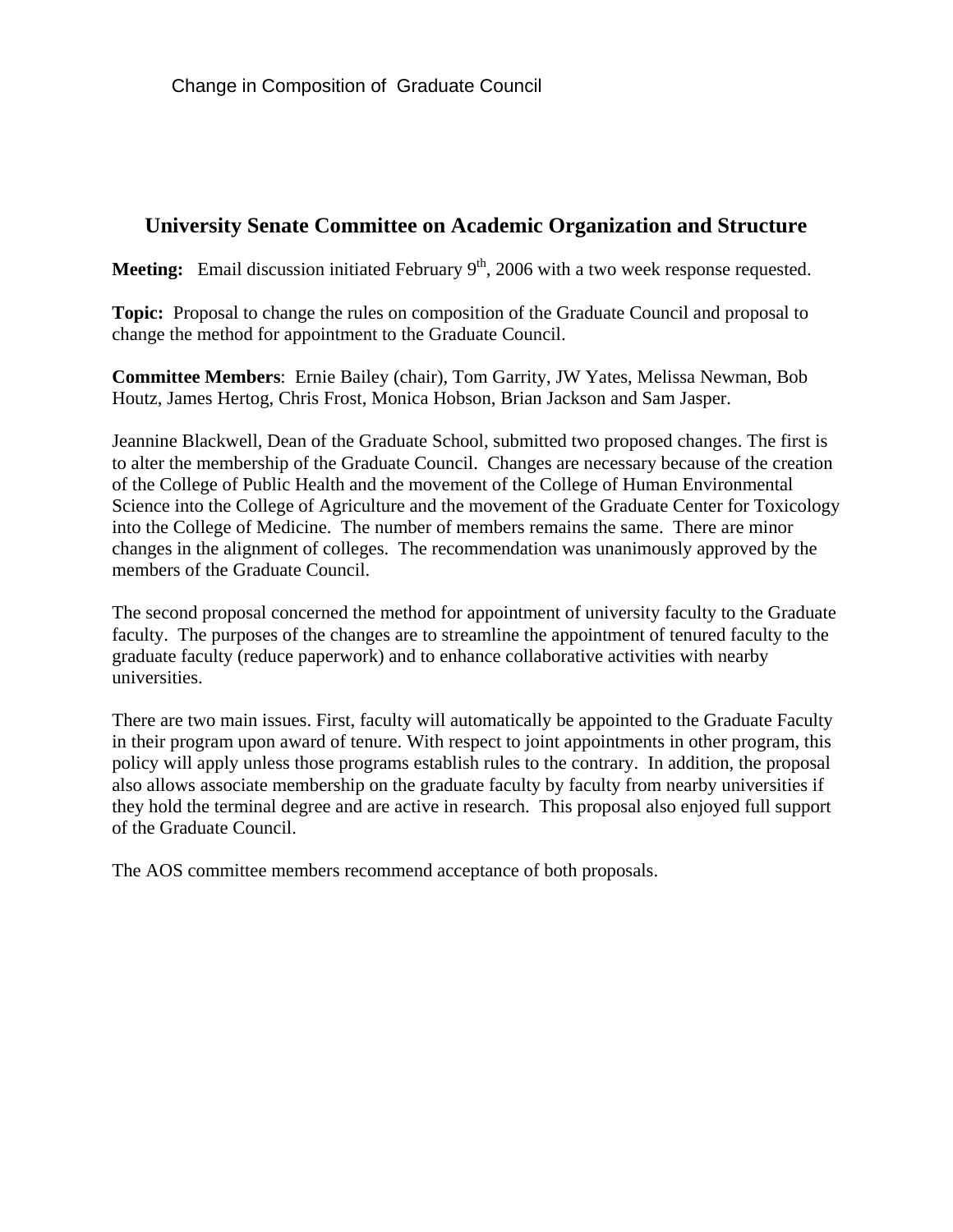To: Senate Council

FROM: Jeannine Blackwell, Dean The Graduate School

RE: Proposed Changes in the Composition of Graduate Council

On October 20, 2005, Graduate voted to propose certain changes in the composition of membership on Graduate Council. These changes are based on several factors:

1. The final arrangements for college home for all faculty members from the former College

of Human Environmental Sciences

2. The establishment of a College of Public Health

3. The move of the Graduate Center for Toxicology to the College of Medicine

4. Cleanup of Graduate Faculty records as our lists have been integrated into the Faculty Database.

These changes have not caused dramatic changes numbers of faculty representation. We asked that the Senate revise its rules to reflect these changes.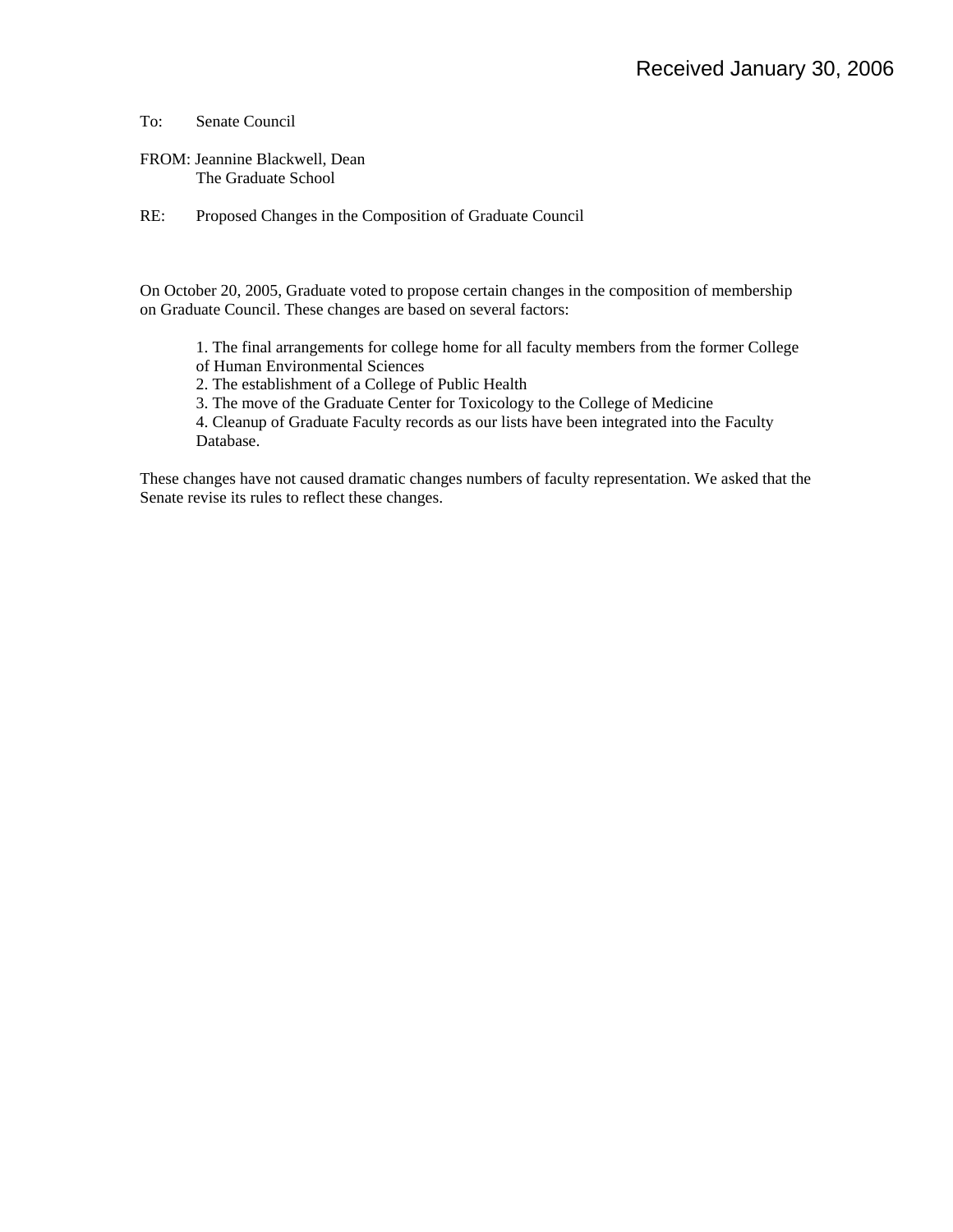## **Proposal to change the Composition of Graduate Council**

#### Rationale:

The composition of Graduate Council was reapportioned in Spring 2004. Because we have had a new College of Public Health created in the meantime and several programs have moved from one college to another, it is time to reassess the composition of the Council.

The changes: at this time, we recommend only that the 2 representatives of the health care colleges and centers are divided among those colleges and that the College of Public Health is included. Other changes in relative graduate faculty numbers have not changed enough to warrant other reapportionment.

## **OLD:**

**1.3.2.2 Composition** The Graduate Council is composed of eighteen (18) members and the Dean of the Graduate School, who serves as the chair. There are fourteen (14) faculty representatives, two (2) faculty members appointed by the Dean, and two (2) student members. Associate deans and a representative of Senate Council serve in a nonvoting, ex officio capacity.

The composition of the Graduate Council is as follows: two members from the College of Agriculture; three members from the College of Arts and Sciences; one member from the College of Business and Economics; one member from the Colleges of Communications and Information Studies, of Social Work and the Graduate Centers (Patterson and Martin Schools); one member from the College of Education; one member from the College of Engineering; one member from the Colleges of Design and of Fine Arts; two members from the College of Medicine; two members from the Colleges of Pharmacy, Dentistry, Health Sciences, and Nursing, and the medical-related Graduate Centers; two members appointed by the Dean of the Graduate School; and two student members selected by the Graduate Council.

## **NEW:**

**1.3.2.2 Composition** The Graduate Council is composed of eighteen (18) members and the Dean of the Graduate School, who serves as the chair. There are fourteen (14) faculty representatives, two (2) faculty members appointed by the Dean, and two (2) student members. Associate deans and representatives of Senate Council and the Health Care Colleges Council serve in a nonvoting, ex officio capacity.

The composition of the Graduate Council is as follows: two members from the College of Agriculture; three members from the College of Arts and Sciences; one member from the College of Business and Economics; one member from the Colleges of Communications and Information Studies, of Social Work and the Graduate Centers (Patterson and Martin Schools); one member from the College of Education; one member from the College of Engineering; one member from the Colleges of Design and of Fine Arts; two members from the College of Medicine; one member from the Colleges of Pharmacy, Dentistry, and the medical-related Graduate Centers; one member from the Colleges of Health Sciences, Nursing, and Public Health; two members appointed by the Dean of the Graduate School; and two student members selected by the Graduate Council.